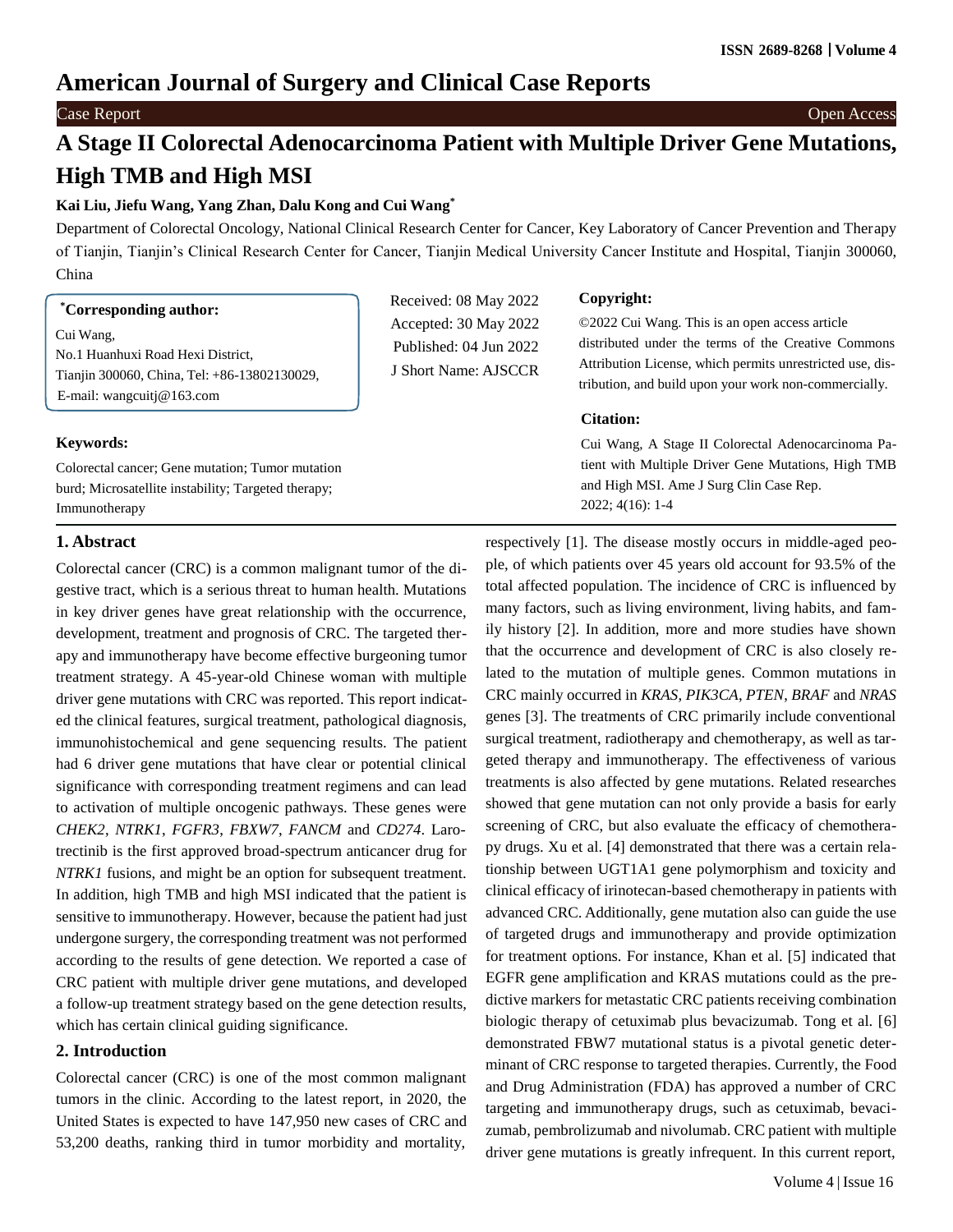we introduced such a infrequent case of a 45-year-old Chinese female, and the customized treatment strategy based on the results of gene detection. We present the following case in accordance with the CARE Guideline [7].

## **3. Case Presentation**

A 45-year-old Chinese woman presented abdominal dull pain without obvious inducement before 2 months, accompanied by difficulty in defecating, incomplete feeling of stool and thinning shape of stool, and was admitted to other hospital. A colonoscopy was performed to detect an ulcerative mass 70 cm from the anal margin, but the colonoscopy could not pass. The pathological results of bite examination were adenocarcinoma. The patient came to Tianjin Medical University Cancer Institute and Hospital for further treatment, and was admitted to the hospital as colon cancer on July 31, 2019. Radical resection of ascending colon cancer was performed on August 8, 2019, and the right hemicolonectomy specimen was submitted for examination. The vital signs of the patient were stable after the operation, and anti-inflammatory rehydration treatment was given. The pathological diagnosis was (right hemicolon) poorly differentiated adenocarcinoma, partly signet-ring cell carcinoma, and pathological stage was  $pT_3N_0M_0$ (II stage). In addition, the results also included (right) ovarian mucinous cystadenomas and (right) chronic inflammation of the fallopian tubes. Immunohistochemical staining of tumor cells demonstrated: CDX2 (-), CK20 (portion+), CgA (-), Syn (-), Ki-67 (50%+), Villin (+), CK8/18 (+), MLH1 (-), PMS2 (-), and MSH6

(+). Loss of expression of mismatch repair proteins MLH1 and PMS2 indicated that the tumor had a high frequency of microsatellite instability (MSI-H) phenotype. Patients were recommended to perform MLH1 promoter methylation and BRAF V600E mutation detection to distinguish primary CRC or Lynch syndrome-related CRC. The fresh tumor tissue was sequenced by targeted next generation sequencing (NGS) of the 483 gene panel, while paracancerous tissue was used as controls. A total of 65 somatic gene mutations were detected in this patient, among which 6 had specific or potential clinical significance, namely *CHEK2*, *NTRK1*, *FGFR3*, *FBXW7*, *FANCM* and *CD274* (Table 1). The mutations of *CHEK2*, *FGFR3* and *FBXW7* happened on exons. Nevertheless, The mutation of *FANCM* occurred on the intron. Fusion mutation and amplification mutation occurred in *NTRK1* and *CD274*, respectively. The mutation frequency of *NTRK1*, *FGFR3*, *FBXW7* and *FANCM* were all greater than 20%. Except for *CHEK2*, the other five genes are associated with targeted drugs. Based on the sequencing data, it was found that the patient had the tumor mutation burden (TMB) of 60.39 Mut/Mb, which belongs to high TMB (TMB-H), and had the MSI-H. Multiple indicators of gene detection indicated that the patient was sensitive to targeted therapy and immunotherapy. So this patient can receive appropriate targeted therapy and immunotherapy. However, because the patient had just experienced surgery, she had not yet agreed to receive treatment strategy based on the results of genetic testing.

| Gene              | <b>Targeted drug information</b> |                             |                      |                          | <b>Targeted drug information</b>    |                                                      |                                  |
|-------------------|----------------------------------|-----------------------------|----------------------|--------------------------|-------------------------------------|------------------------------------------------------|----------------------------------|
|                   | exon                             | site                        | type                 | Frequency $(\% )$        | Approved for this<br>cancer species | <b>Approved for</b><br>other cancer types            | <b>Clinical drug</b>             |
| CHEK <sub>2</sub> | 6                                | $c.729$ dup $T$             | ---                  | heterozygous<br>mutation | ---                                 | ---                                                  |                                  |
| <b>NTRK1</b>      | $---$                            | $(TPM3-NTRK1)$ -<br>(T7:N8) | fusion               | 21.80%                   | Larotrectinib.<br>Entrectinib       | ---                                                  | ---                              |
| FGFR3             | 13                               | c.1663G $\geq$ A            | point mutation       | 34.84%                   |                                     | Pazopanib,<br>Ponatinib,<br>Erdafitinib              | AZD4547,<br>BGJ398,<br>Dovitinib |
| <b>FBXW7</b>      | 9                                | c.1394G>A                   | point mutation       | 32.86%                   |                                     | Everolimus,<br>Sirolimus,<br>Temsirolimus            |                                  |
| <b>FANCM</b>      | intron17                         | $c.4515+2delT$              | deletion<br>mutation | 29.17%                   |                                     | Olaparib,<br>Rucaparib,<br>Niraparib,<br>Talazoparib | ---                              |
| CD274             | ---                              |                             | amplification        | 3.17X                    | Nivolumab,<br>Pembrolizumab         | Atezolizumab                                         |                                  |

**Table 1:** The driver gene mutations that have clear or potential clinical significance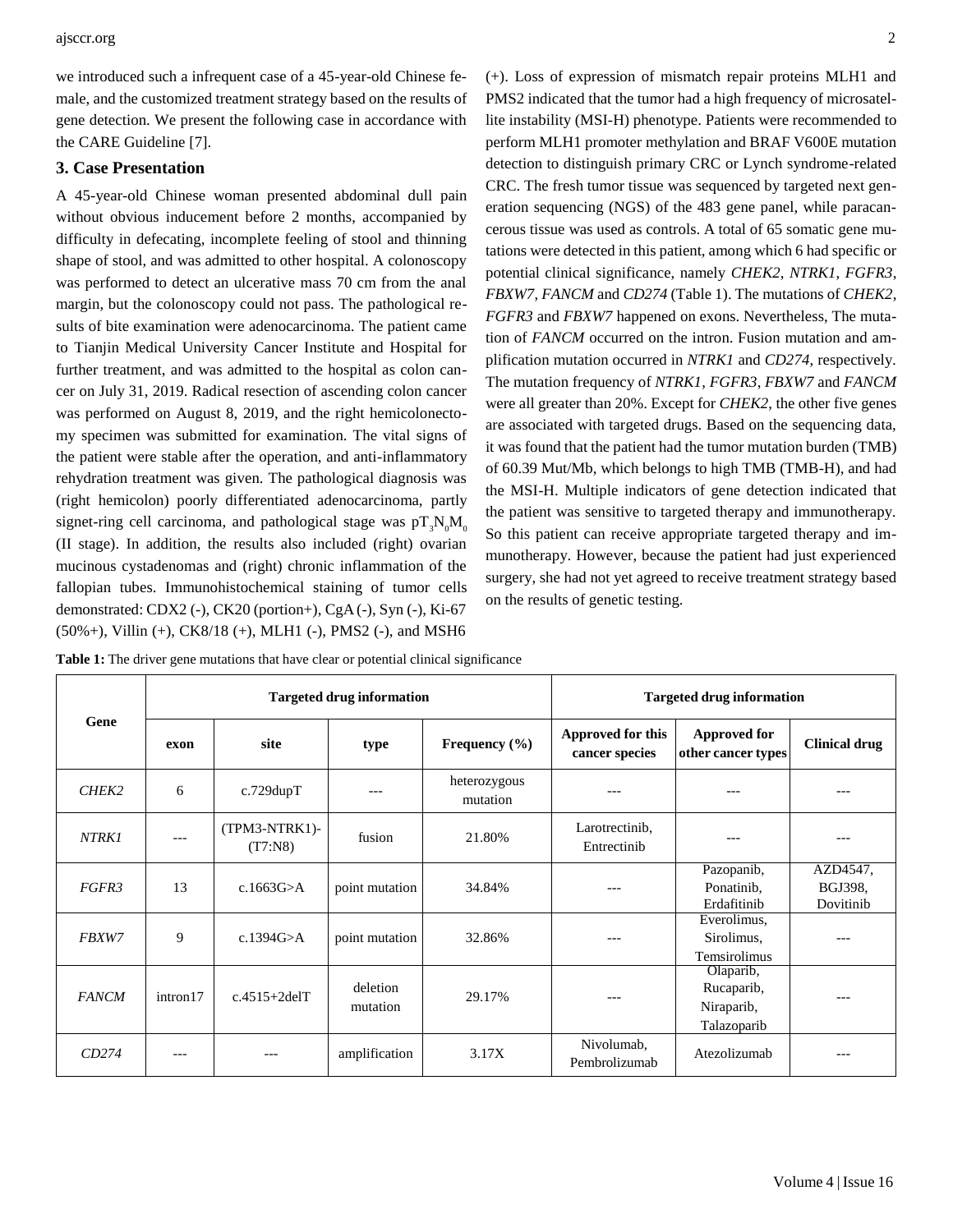#### **5. Discussion**

In the present research, this CRC patient was detected to carry six genetic mutations with definite or potential clinical significance. These six gene included *CHEK2*, *NTRK1*, *FGFR3*, *FBXW7*, *FANCM* and *CD274*. Cell-cycle-chekpoint kinase gene (*CHEK2*) is a tumor suppressor gene that encodes cell cycle checkpoint kinase2 (CHEK2). CHEK2 kinase is an important signal transduction protein in DNA double-strand break injury, which is involved in the arrest of cell cycle G1, S or G2/M phase and promotes cell repair of damage. After the *CHEK2* gene happened mutation, the kinases it encodes become inactive and unable to repair DNA damage [8]. The damaged DNA constantly replicates, producing a large number of abnormal cells, which in turn leads to canceration. The neurotrophic tyrosine kinase receptor type 1 (*NTRK1*) gene is a proto-oncogene that encodes the protein TrkA, which often has fusion mutations in a variety of tumors. *NTRK1* fusions occur in less than 1% of CRC patients. The NCCN guidelines for colon cancer indicate that [larotrectinib i](http://www.baidu.com/link?url=ln6RdQtm0HQ6ck8W4a9_Ua1LFW4HsiJpBDxS3zGxrAUzcTRc7S2DnEwiPlm1wYcp40stRBdlCF7kd2D_WIgi8_)s recommended for patients with *NTRK1* fusions [9]. [Larotrectinib i](http://www.baidu.com/link?url=ln6RdQtm0HQ6ck8W4a9_Ua1LFW4HsiJpBDxS3zGxrAUzcTRc7S2DnEwiPlm1wYcp40stRBdlCF7kd2D_WIgi8_)s the first broad-spectrum anticancer drug for *NTRK* fusions regardless of cancer species. The protein FGFR3 encoded by the fibroblast growth factor receptor 3 (*FGFR3*) gene is a tyrosine kinase receptor that plays an important role in the occurrence of cell mitosis, promotion of angiogenesis, wound healing and tumor formation. *FGFR3* can simultaneously initiate Ras-MAPK-mediated mitogen signaling transduction pathway and STAT signaling transduction pathway that inhibits cell growth. During normal development, cells grow and differentiate under the action of these two signaling systems. When *FGFR3* is mutated, the function of the receptor is abnormally activated, which disrupts the normal growth and development of tissues, leading to tumor formation [10]. Multiple studies have shown that *FGFR3* is an oncogene that causes the development of malignancies such as bladder cancer [11] and cervical cancer. F-box and WD-40 domain protein 7 (*FBXW7*) gene, also known as *FBW7* or *hCDC4*, is one of the important recognition factors of ubiquitin-proteasome degradation pathway and an important tumor suppressor gene discovered in recent years [12]. *FBXW7* gene is regulated by its upstream factors and plays a role in cell proliferation, differentiation, cell cycle progression, apoptosis, canceration and other biological processes [13]. Recent studies have found that *FBXW7* was mutated or reduced in a variety of tumors. Fanconi anaemia complementation group M (*FANCM*) is a tumor suppressor gene that encodes FANCM protein, the most conserved protein within the FA pathway [14]. *FANCM* has the activity of translocase and endonuclease, and its functions are necessary for facilitating branch migration of Holliday junctions and DNA repair structures at replication forks. It was found that the biallele inactivation of *FANCM* in CRC patients might indicate that the gene is a tumor suppressor gene [15]. The cluster of differentiation 274 gene (*CD274*), also known as PD-L1 or B7-H1, is a newly

identified member of the B7 family. *CD274* gene can promote the development of CRC by directly influencing the proliferation, invasion and metastasis of CRC cells [16]. Expression of *CD274* in tumor-infiltrating immune cells was an independent factor in improving prognosis of CRC patients [17]. These 6 driver genes have specific or potential clinical significance and rarely mutate at the same time. In this article, we firstly reported a case of CRC patient carried mutations located in these 6 driver genes simultaneously. Among them, *NTRK1*, *FGFR3*, *FBXW7*, *FANCM* and *CD274* are related to targeted drugs, indicating that targeted therapy could be used as one of the subsequent treatment options for this patient. Tumor immunotherapy has become an effective burgeoning tumor treatment method in addition to surgery, chemotherapy, radiotherapy due to its significant survival benefits. As one of the methods of tumor immunotherapy, immune checkpoint inhibitor has been approved for the treatment of multiple advanced tumors. Although some cancer patients can benefit from it, the immune-related adverse reactions, primary drug resistance and secondary drug resistance have limited its widespread clinical application. The research of biomarkers related to the efficacy of immune checkpoint inhibitors is helpful for screening patient and individualized treatment, and it is of great significance to standardize monotherapy or combination therapy of immunosuppressants. The expression of programmed death-ligand 1 (PD-L1), TMB and MSI are currently the most studied tumor immunotherapy markers [18]. Tumor mutation burd (TMB) is defined as the number of mutations per Mb in the tumor genome. In theory, the higher the TMB, the more new tumor-associated antigens are produced, the more likely it is to stimulate the immune response, and the better the therapeutic effect will be with the elimination of inhibitory immune signals. Related studies have also identified that among CRC patients with MSI-H, patients with high TMB (TMB-H) can benefit more from PD-1/PD-L1 antibody treatment than patients with low TMB (TMB-L) [19]. The study indicated that patients with high level of TMB responded better to immune checkpoint inhibitor therapy [20]. Like TMB, the study of MSI as a prognostic marker of CRC has also received increasing consideration. MSI is caused by the DNA mismatch repair deficient (dMMR), which is manifested as the unstable state of microsatellites caused by the repetition of simple DNA sequences. MSI has important pathological and clinical significance in the pathological detection of CRC, and is also one of the important markers for the prognosis and the prediction of therapeutic effect. In the pembrolizumab study, MSI-H and MSS mCRCs had objective response to PD-1 inhibitor of 40% and 0%, respectively [21]. Immunotherapy has potential benefit for immunogenic MSI-H CRCs. In this present report, the TMB of this patient was 60.39 Mut/Mb and MSI belonged to MSI-H. These two indicators demonstrated that the patient was sensitive to immunotherapy, so immunotherapy could be used as one of the therapeutic regimens in the following treatment.